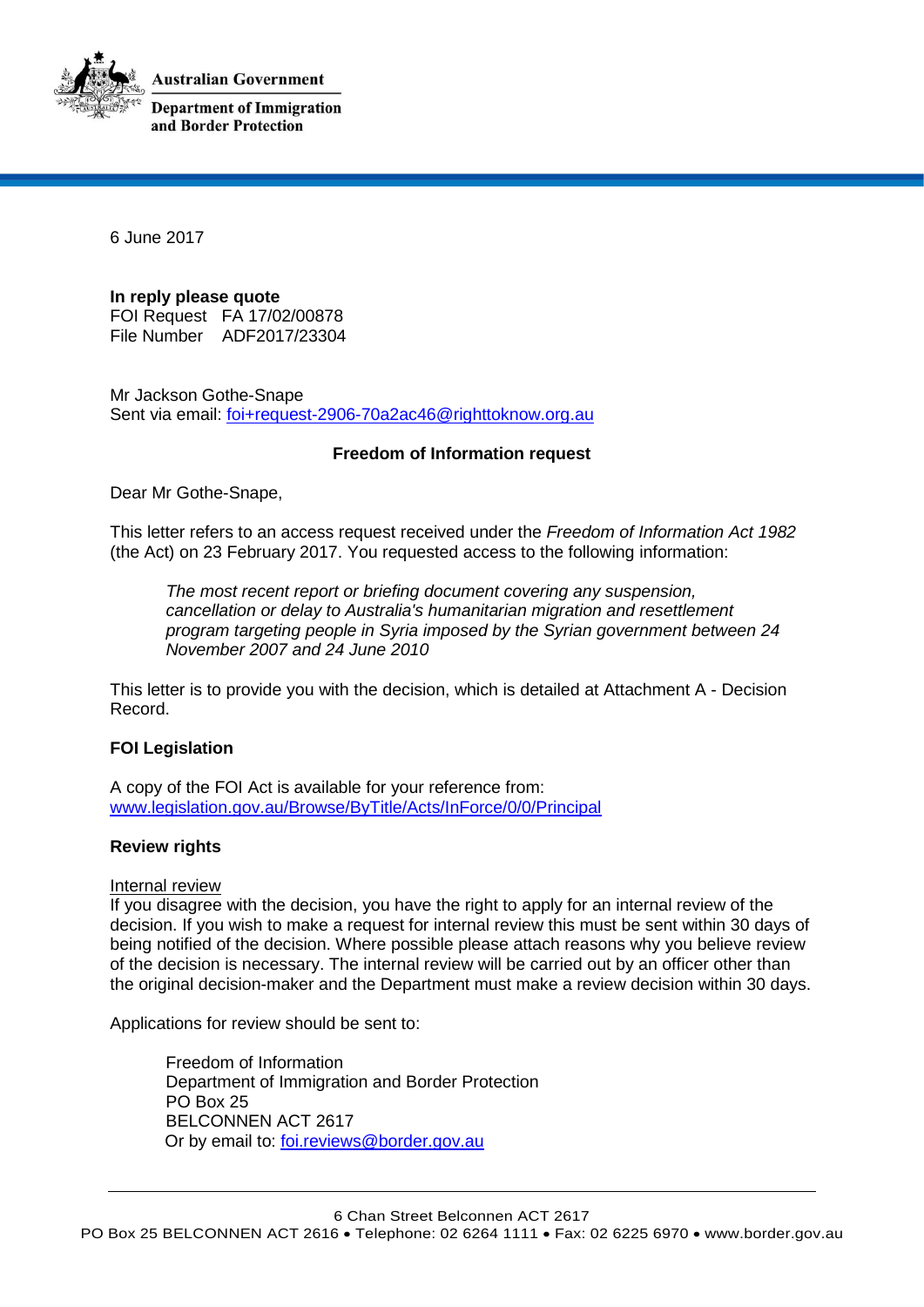Review by the Office of the Australian Information Commissioner

You may apply directly to the Australian Information Commissioner for a review of the decision. You must apply in writing within 60 days of this notice. For further information about review rights under the FOI Act please see FOI fact sheet 12 '*Freedom of information – Your review rights*', available online at www.oaic.gov.au

#### **How to make a complaint about the handling of your FOI request**

You may complain to the Australian Information Commissioner if you have concerns about how the department has handled your request under the FOI Act. Information about how to submit a complaint is also available at www.oaic.gov.au.

# **Contacting the FOI section**

If you wish to discuss this matter, I can be contacted using the details provided below.

Yours sincerely

*(signed electronically)*

Renata Buchanan FOI Officer Freedom of Information, Privacy & Records Management Branch Department of Immigration and Border Protection Email: foi@border.gov.au

#### **Attachment(s)**

- $\checkmark$  Attachment A Decision record
- $\checkmark$  Attachment B Schedule of Documents
- $\checkmark$  Attachment C Document Released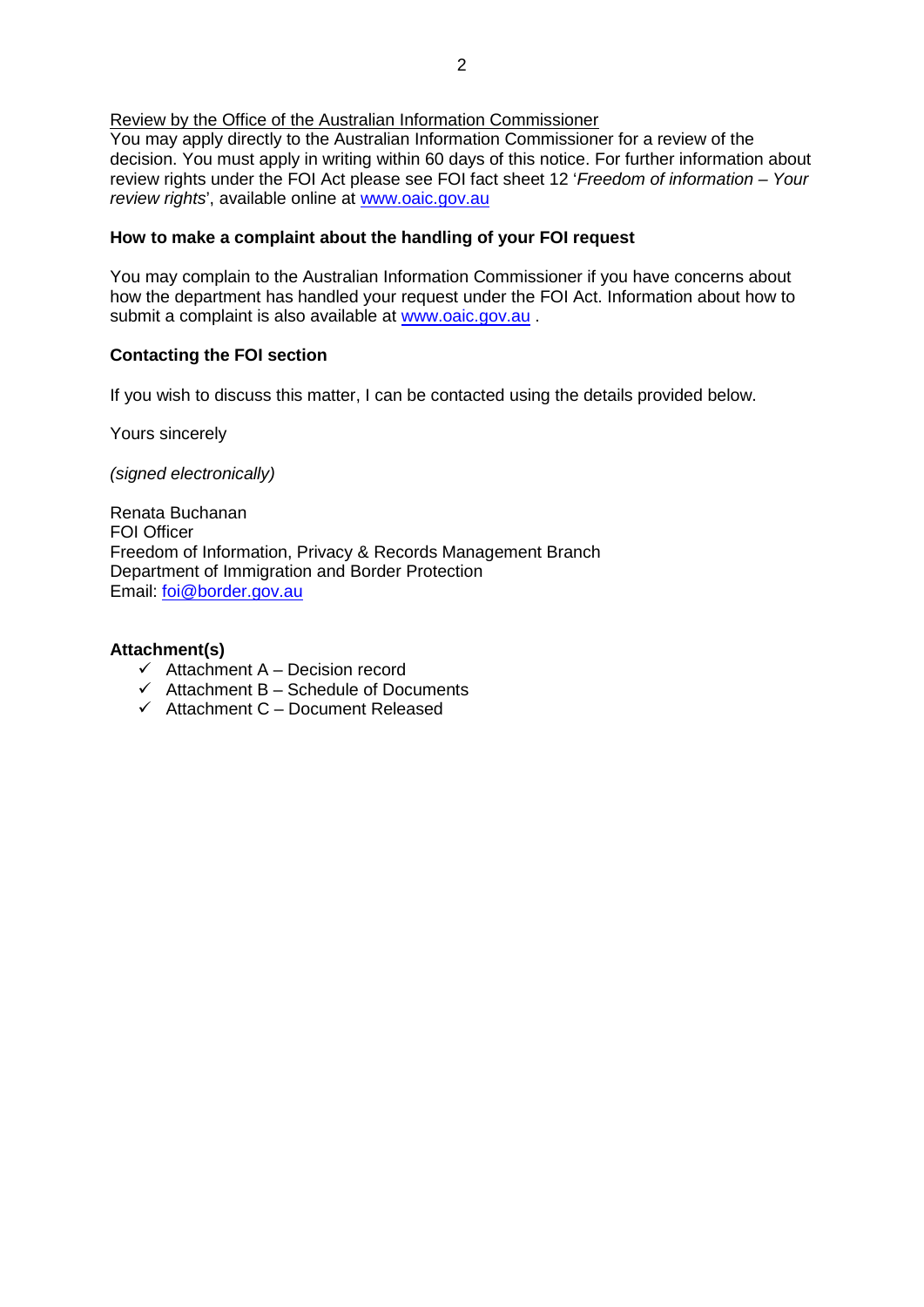

**Australian Government** 

**Department of Immigration** and Border Protection

**Attachment A** 

# **DECISION RECORD**

#### **Request Details**

FOI Request FA 17/02/00878 File Number ADF2017/23304

# Original scope of request

1. On 23 February 2017 you requested:

The most recent report or briefing document covering any suspension, cancellation or delay to Australia's humanitarian migration and resettlement program targeting people in Syria imposed by the Syrian government between 24 November 2007 and 24 June 2010.

# **Documents in scope**

2. The Department has identified one document, totalling four pages, falling within the scope of your request. This document was in the possession of the Department on 23 February 2017 when your request was received.

# Authority to make decision

3. I am an officer authorised under section 23 of the FOI Act to make decisions in respect of requests to access documents or to amend or annotate Departmental records.

#### Information considered

- 4. In reaching my decision, I have considered the following:
	- The Freedom of Information Act 1982;  $\bullet$
	- Consultations with relevant business areas; and  $\bullet$  .
	- The Australian Information Commissioner's guidelines relating to access to documents held by government.

#### **Decision**

5. I have decided to release the document to you in part.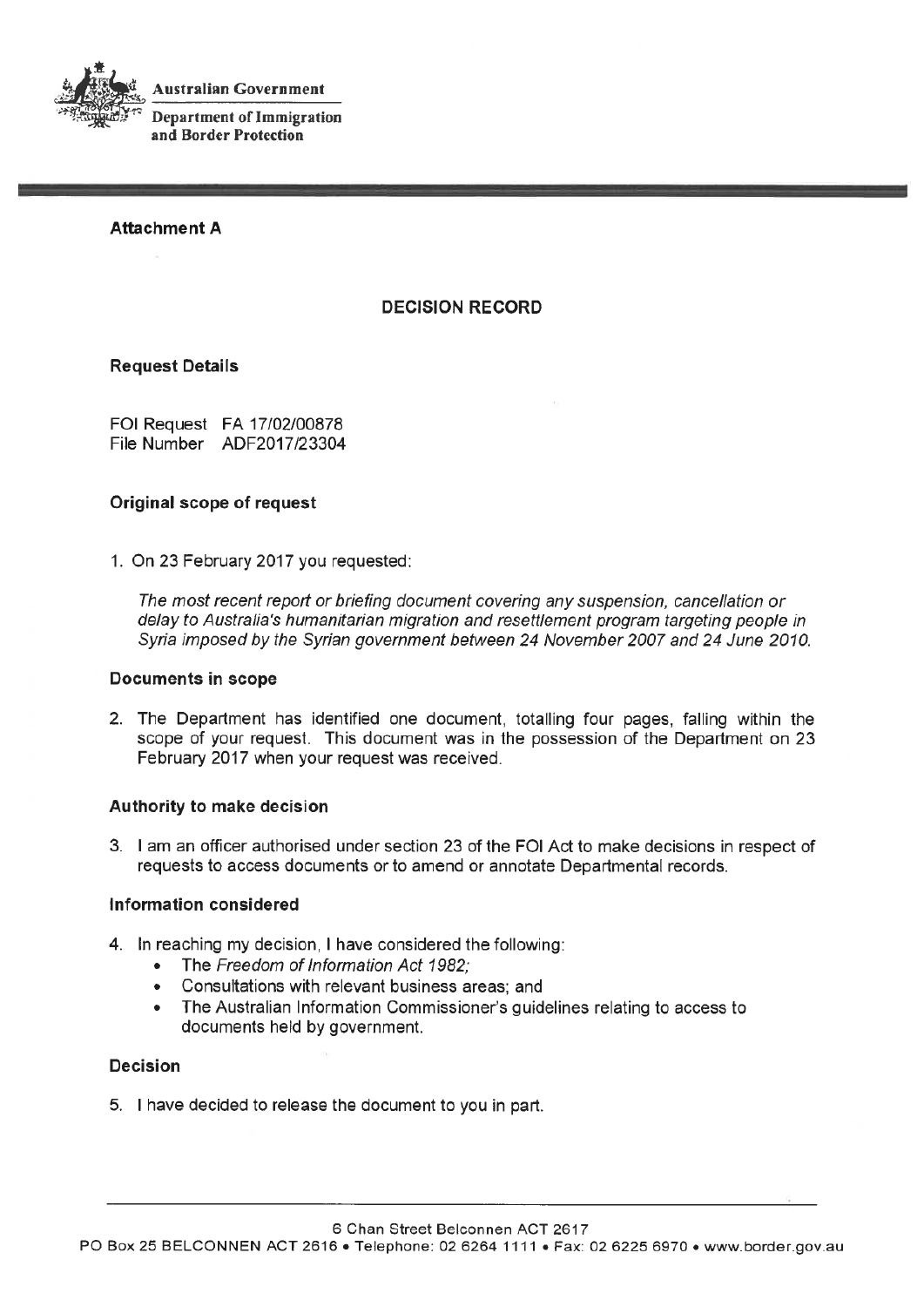#### **Exemptions applied**

#### International relations

- 6. Section 33(a)(iii) of the FOI Act permits exemption of a document if the disclosure of the document would, or could reasonably be expected to cause damage to the international relations of the Commonwealth.
- 7. The Office of the Australian Information Commissioner (OAIC) Guidelines state:

The phrase 'international relations' has been interpreted as meaning the ability of the Australian Government to maintain good working relations with other governments and international organisations and to protect the flow of confidential information between them. The exemption is not confined to relations at the formal diplomatic or ministerial level. It also covers relations between Australian Government agencies and agencies of other countries (5.36)... The expectation of damage to international relations must be reasonable in all the circumstances, having regard to the nature of the information; the circumstances in which it was communicated; and the nature and extent of the relationship. There must also be real and substantial grounds for the exemption that are supported by evidence. These grounds are not fixed in advance. but vary according to the circumstances of each case. (5.37).

- 8. The document within scope of this FOI request was prepared to seek agreement from the Minister to comply with requests by the Syrian Arab Republic Government (SARG) in relation to interviewing applicants for humanitarian visas located in Syria.
- 9. The responsible business area of the Department has advised that release of relevant exempted parts of the document could reasonably be expected to cause damage to the relationship between the Commonwealth and the Syrian Arab Republic Government (SARG). The exempted material contains an opinion of a sensitive nature as communicated by the SARG to the Australian Government. Release of the information would likely impact on the Commonwealth's ability to work collaboratively with the SARG in the delivery of Humanitarian Programmes in the future.
- 10. The exemptions also include information regarding the actions of other countries, which if released would likely damage the relationship of the Department with those countries.

#### Deletion of irrelevant material under s.22(1)(a)(ii) of the FOI Act

11. I find that the documents relevant to your request contain material which is irrelevant to your FOI request. I have withheld or deleted that material accordingly. These deletions are detailed in the documents released.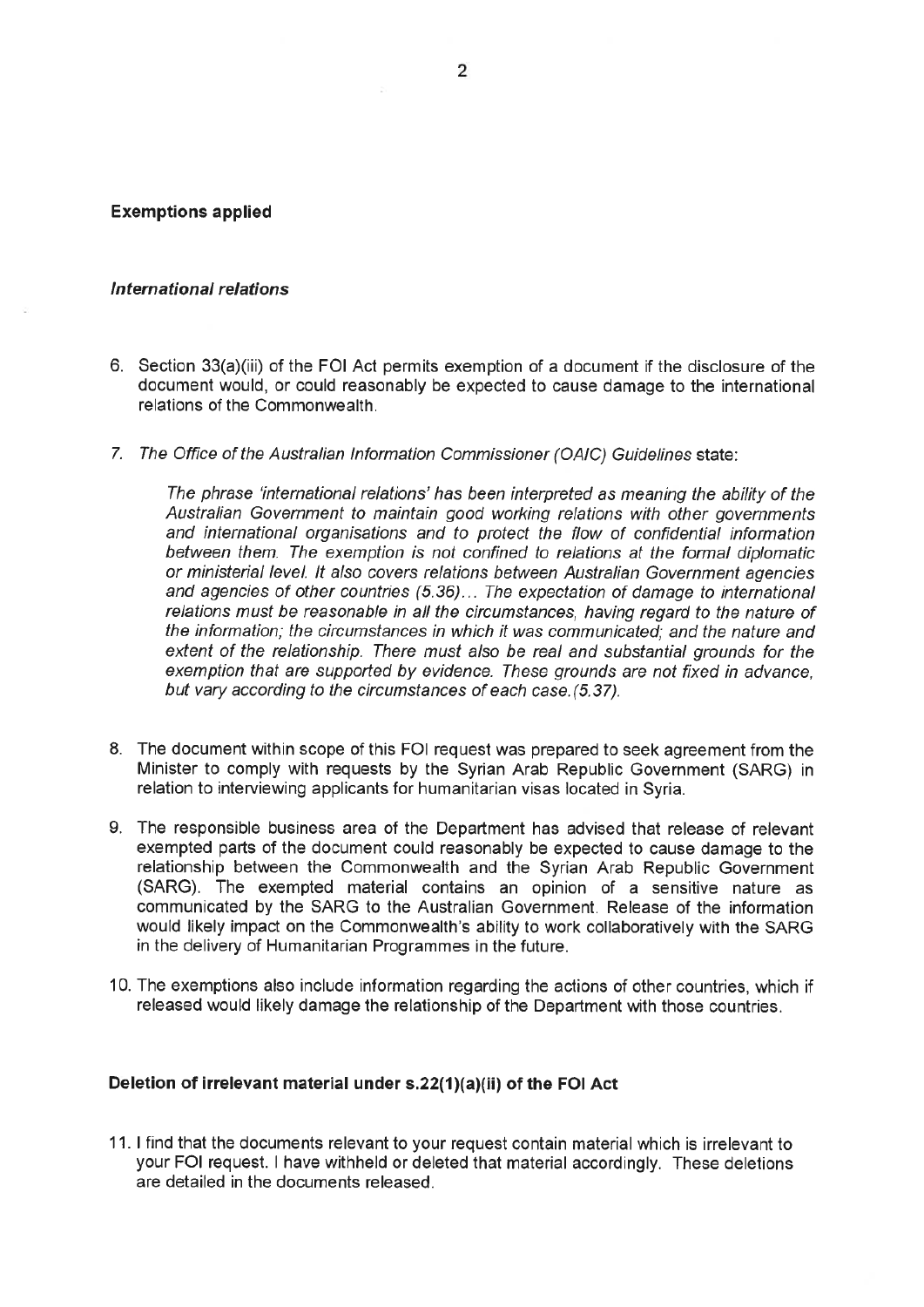12. The material deleted under s.22(1)(a)(ii) comprises phone numbers of Senior Executive Service Departmental staff. The intention to treat this information as irrelevant was advised to you in the Department's acknowledgment letter sent to you on 24 February 2017. You did not raise any objections to this approach.

Robert Krauss Authorised decision maker Department of Immigration and Border Protection Email: foi@border.gov.au

29 May 2017